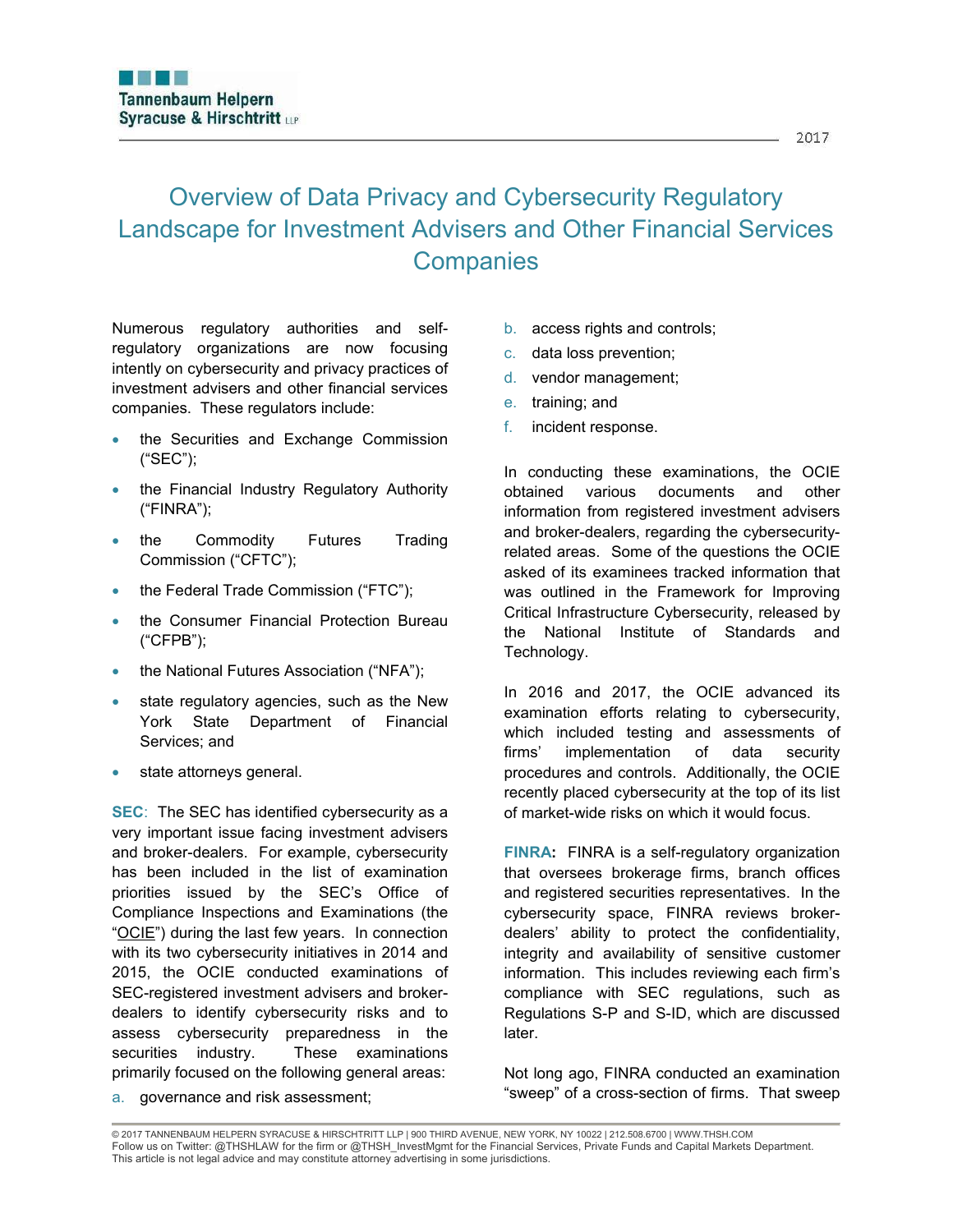focused on the types of cyber threats that firms face, areas of vulnerabilities in their systems and firms' approaches to managing these threats. FINRA has announced that during 2017, it plans to continue to assess its regulated firms' programs to mitigate those cyber risks.

**FTC**: The FTC is a primary federal regulator in charge of policing corporate cybersecurity practices. Since 2002, the FTC has commenced dozens of cases and administrative proceedings against companies for allegedly unfair or deceptive practices that endanger the sensitive personal data of consumers.

CFPB: The CFPB is a new entrant into the world of cybersecurity enforcement. Although it has brought few cybersecurity-related enforcement actions so far, it may have broad authority to do so under its power to prohibit unfair, deceptive or abusive acts or practices (which are also known as the CFPB's "UDAAP" authority).

This article provides a high-level overview of the cybersecurity laws and regulations that apply to investment advisers and other financial services companies. It also describes recent enforcement actions that regulators have pursued in the cybersecurity field.

## FEDERAL LAWS AND REGULATIONS

## A. THE GRAMM-LEACH-BLILEY ACT AND SAFEGUARDS RULES

#### **1. The Gramm-Leach-Bliley Act**

The Gramm-Leach-Bliley Act (the "GLB Act") is a 1999 federal law that broadly reformed the banking industry by eliminating certain barriers between banking and commerce. The GLB Act also requires financial institutions under the jurisdiction of various regulators to provide their customers with notice of their privacy policies and practices, and prohibits them from disclosing non-public personal information about a consumer to non-affiliated third parties unless the institutions provide certain information to the

consumer and the consumer has not elected to opt out of the disclosure.

In addition, Section 501 of the GLB Act provides that each financial institution must protect the security and confidentiality of its customers' nonpublic personal information.<sup>1</sup> Section 501 requires regulatory agencies to establish standards for financial institutions relating to administrative, technical and physical safeguards:

- 1. to insure the security and confidentiality of customer records and information;
- 2. to protect against any anticipated threats or hazards to the security or integrity of such records; and
- 3. to protect against unauthorized access to or use of such records or information which could result in substantial harm or inconvenience to any customer.

Section 505(b) of the GLB Act specifies the regulatory agencies that are responsible for implementing the standards prescribed under Section 501, by type of financial institution. $2$  For example, the SEC is responsible for establishing safeguards rules for investment advisers, investment companies and broker-dealers. The Office of the Comptroller of the Currency, the Federal Reserve and the CFTC are responsible for establishing safeguards rules for financial institutions under their jurisdiction. The FTC is responsible for establishing safeguards rules for financial institutions that are not subject to the jurisdiction of any of the other agencies specified under Section 505(a) of the GLB Act.

These privacy and data security provisions of the GLB Act do not pre-empt or supersede state laws or regulations, to the extent those state laws or regulations are not inconsistent with the GLB  $Act.^3$  A state law or regulation is not considered "inconsistent" with the GLB Act if it affords any person protection greater than the protection provided under the GLB Act. Thus,

 $\frac{1}{1}$  15 U.S.C. § 6801. 2

 <sup>15</sup> U.S.C. § 6805.

<sup>3</sup> 15 U.S.C. § 6807.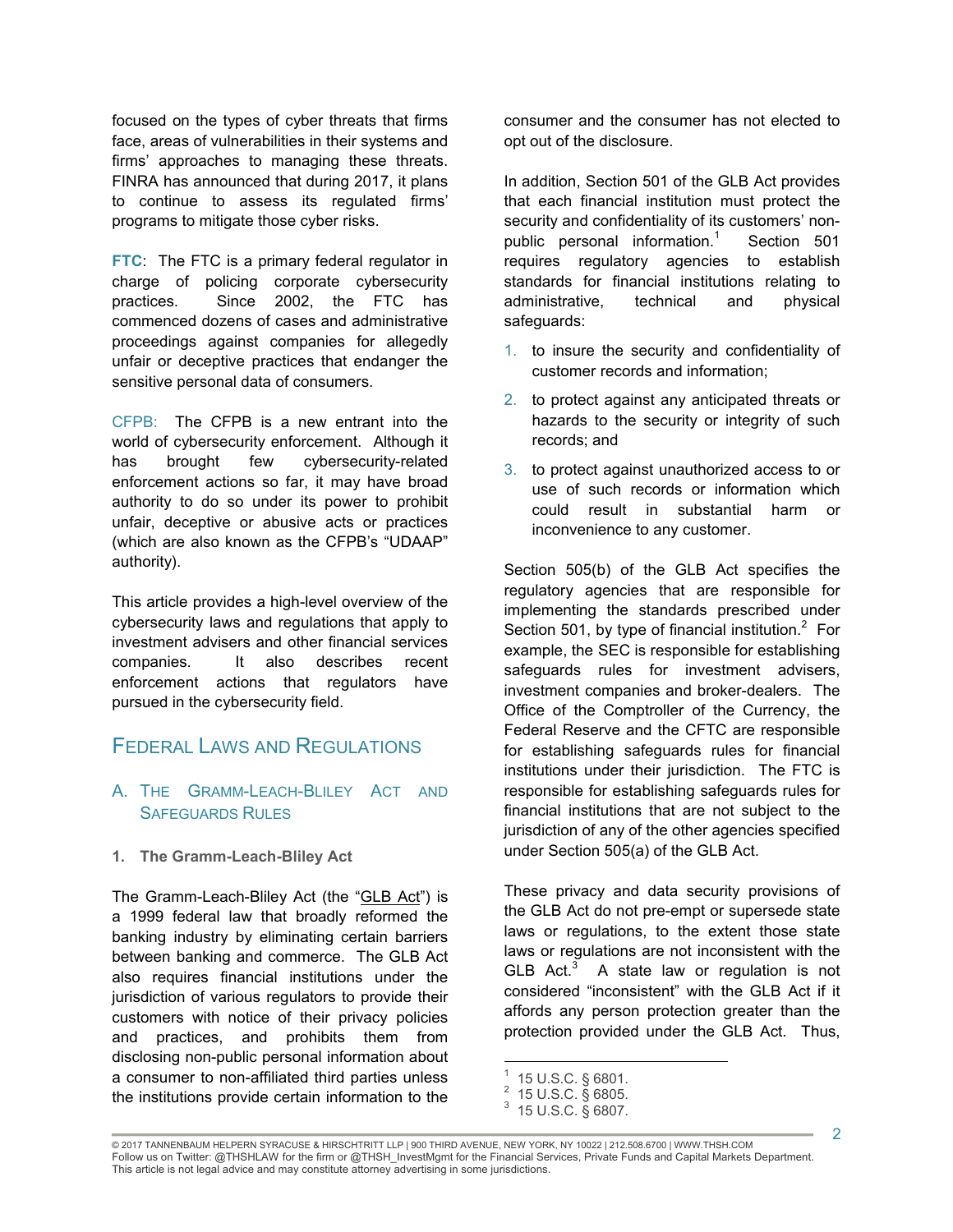financial institutions may be subject to stricter state privacy and data security laws and regulations.

**2. The SEC Safeguards Rule (Regulation S-P)**

Regulation S-P is the SEC's privacy and safeguards rule promulgated under the GLB Act.<sup>4</sup> That regulation covers investment advisers registered with the SEC, brokers, dealers and investment companies. Section 248.30 of Regulation S-P provides that every broker, dealer, investment company and investment adviser registered with the SEC must adopt policies and procedures that address administrative, technical and physical safeguards for the protection of customer records and information.

These policies and procedures must be reasonably designed to:

- ensure the security and confidentiality of customer records and information;
- protect against any anticipated threats or hazards to the security or integrity of customer records and information; and
- protect against unauthorized access to or use of customer records or information that could result in substantial harm or inconvenience to any customer.

Regulation S-P does not specify what data security policies and procedures must be adopted. Rather, it just provides that those policies and procedures must be "reasonably designed" to achieve the three goals listed above. However, recent SEC enforcement actions and settlements, some of which are described in Section III. below, illustrate some types of policies and procedures that the SEC does not consider reasonable.

#### **3. The CFTC's Safeguards Rule**

 $\overline{a}$ 

The CFTC's safeguards rule is similar to Regulation S-P. $5$  Section 160.30 of the CFTC's rule requires futures commission merchants, commodity trading advisors, commodity pool operators, introducing brokers, swap dealers and major swap participants to adopt policies and procedures that address administrative, technical and physical safeguards for the protection of customer records and information.

#### **4. The FTC Safeguards Rule**

The FTC is authorized to enforce the data security provisions of the GLB Act with respect to financial institutions that are not covered by the federal banking agencies, the SEC, the CFTC or state insurance authorities. Among the institutions that fall under FTC jurisdiction are non-bank mortgage lenders, loan brokers, some financial or investment advisers, tax preparers, providers of real estate settlement services and debt collectors.

As directed by the GLB Act, the FTC promulgated a safeguards rule that applies to the handling of "customer information" by financial institutions under the FTC's jurisdiction.<sup>6</sup> That rule requires financial institutions under its jurisdiction to develop, implement and maintain a comprehensive information security program, consisting of the administrative, technical or physical safeguards the financial institution uses to access, collect, distribute, process, protect, store, use, transmit or otherwise handle customer information, including information about the customers of other financial institutions.<sup>7</sup>

 $\overline{a}$ 

 $n = 16$ .

*<sup>4</sup> The text of Regulation S-P can be found at*  https://www.sec.gov/rules/final/34-42974.htm.

<sup>5</sup> The CFTC's safeguards rule can be found at http://www.cftc.gov/idc/groups/public/@lrfederalregist er/documents/file/2011-17710a.pdf.

<sup>6</sup> The FTC's safeguards rule can be found at http://www.ecfr.gov/cgi-bin/textidx?c=ecfr&sid=1e9a81d52a0904d70a046d0675d613 b0&rgn=div5&view=text&node=16%3A1.0.1.3.38&idn

<sup>7</sup> "Customer information" is defined as "any record containing nonpublic personal information … about a customer of a financial institution, whether in paper, electronic, or other form" that is "handled or maintained by or on behalf of" a financial institution or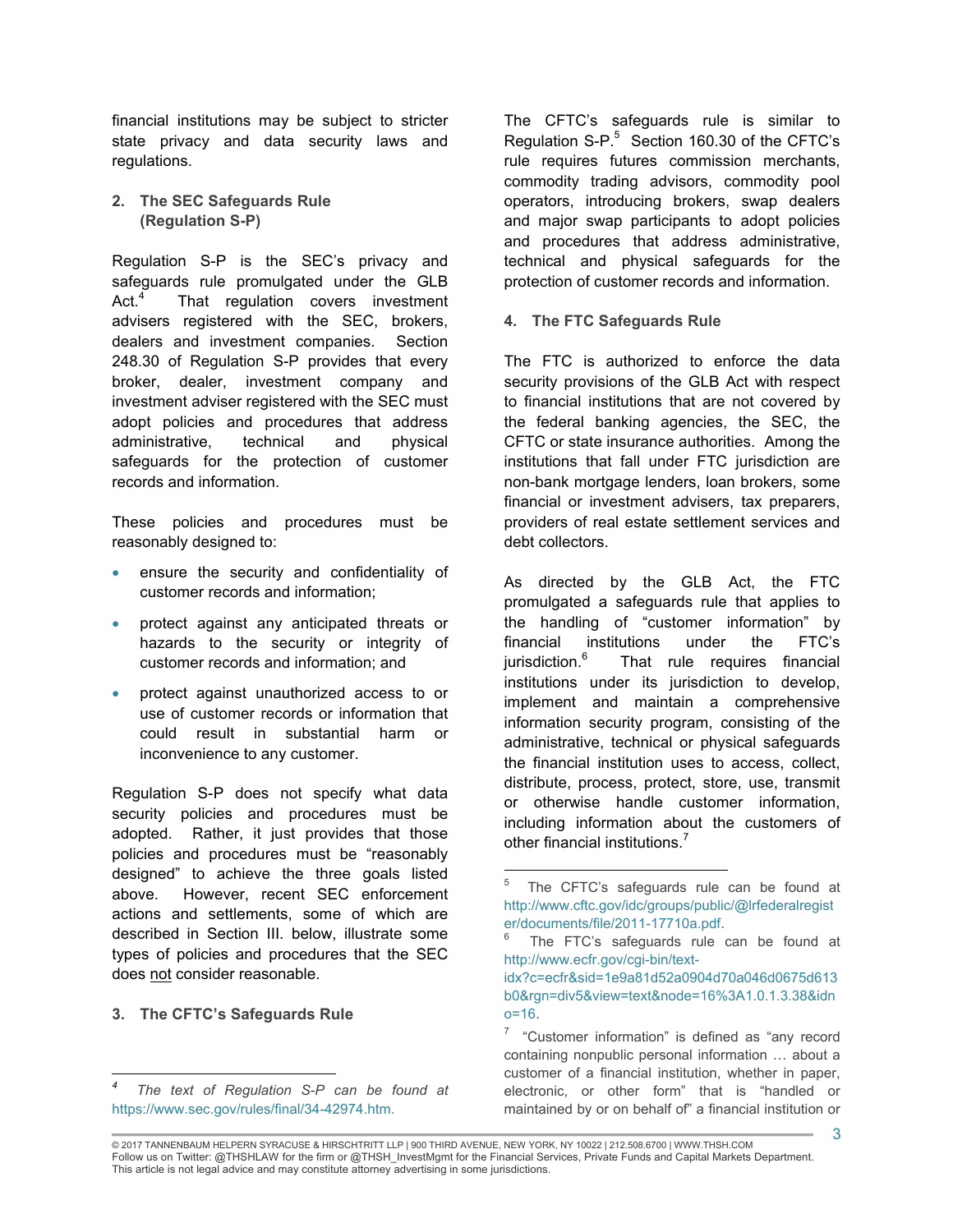The safeguards must also be reasonably designed to insure the security and confidentiality of customer information, protect against any anticipated threats or hazards to the security or integrity of the information, and protect against unauthorized access to or use of such information that could result in substantial harm or inconvenience to any customer.

Financial institutions under the FTC's jurisdiction must designate employees responsible for coordinating their information security programs. They also must identify reasonably foreseeable internal and external risks to the security, confidentiality and integrity of customer information that could result in the unauthorized disclosure, misuse, alteration, destruction or other compromise of such information, and assess the sufficiency of any safeguards in place to control these risks. At a minimum, the risk assessment should include consideration of risks in each relevant area of the financial institution's operations, including:

- employee training and management;
- information systems, including network and software design, as well as information processing, storage, transmission and disposal; and
- detecting, preventing and responding to attacks, intrusions or other system failures.

Financial institutions must then design and implement information safeguards to control the risks they identify through risk assessment, and regularly test or otherwise monitor the effectiveness of the safeguards' key controls, systems and procedures.

 $\overline{a}$ its affiliates. The FTC's safeguards rule does not apply to all consumer information handled by a financial institution. Rather, it applies only to the information of "customers," which are consumers that have a continuing relationship with a financial institution that provides one or more financial products or services to be used primarily for personal, family or household purposes.

Financial institutions must oversee service providers by taking reasonable steps to select and retain service providers that are capable of maintaining appropriate safeguards for the customer information at issue, and by requiring service providers by contract to implement and maintain such safeguards.

Finally, financial institutions must evaluate and adjust their information security programs in light of the results of the testing and monitoring, any material changes to the financial institution's operations or business arrangements, or any other circumstances that the financial institution knows or have reason to know may have a material impact on its information security program.

The FTC considers violations of the Safeguards Rule to be "an unfair or deceptive act or practice," which is prohibited by Section 5(a) of the FTC Act. Section 5(a) of the FTC Act is described below.

- B. OTHER SECURITIES AND EXCHANGE COMMISSION RULES AND GUIDANCE
- **1. SEC and CFTC Joint "Red Flags" Identity Theft Rules (SEC Regulation S-ID)**

The SEC and the CFTC jointly issued rules requiring certain regulated entities to establish programs to address risks of identity theft. $8$  The rules (commonly known as the "red flags" rules) implement provisions of the Dodd-Frank Wall Street Reform and Consumer Protection Act that directed the SEC and CFTC to adopt rules requiring entities that are subject to their respective enforcement authorities to address identity theft.

The red flags rules apply to SEC-registered investment advisers and CFTC-registered commodity trading advisors and commodity pool operators that qualify as "financial institutions" or "creditors" and that offer or maintain "covered accounts." These entities must establish

<sup>8</sup> The rules can be found at https://www.sec.gov/rules/final/2013/34-69359.pdf.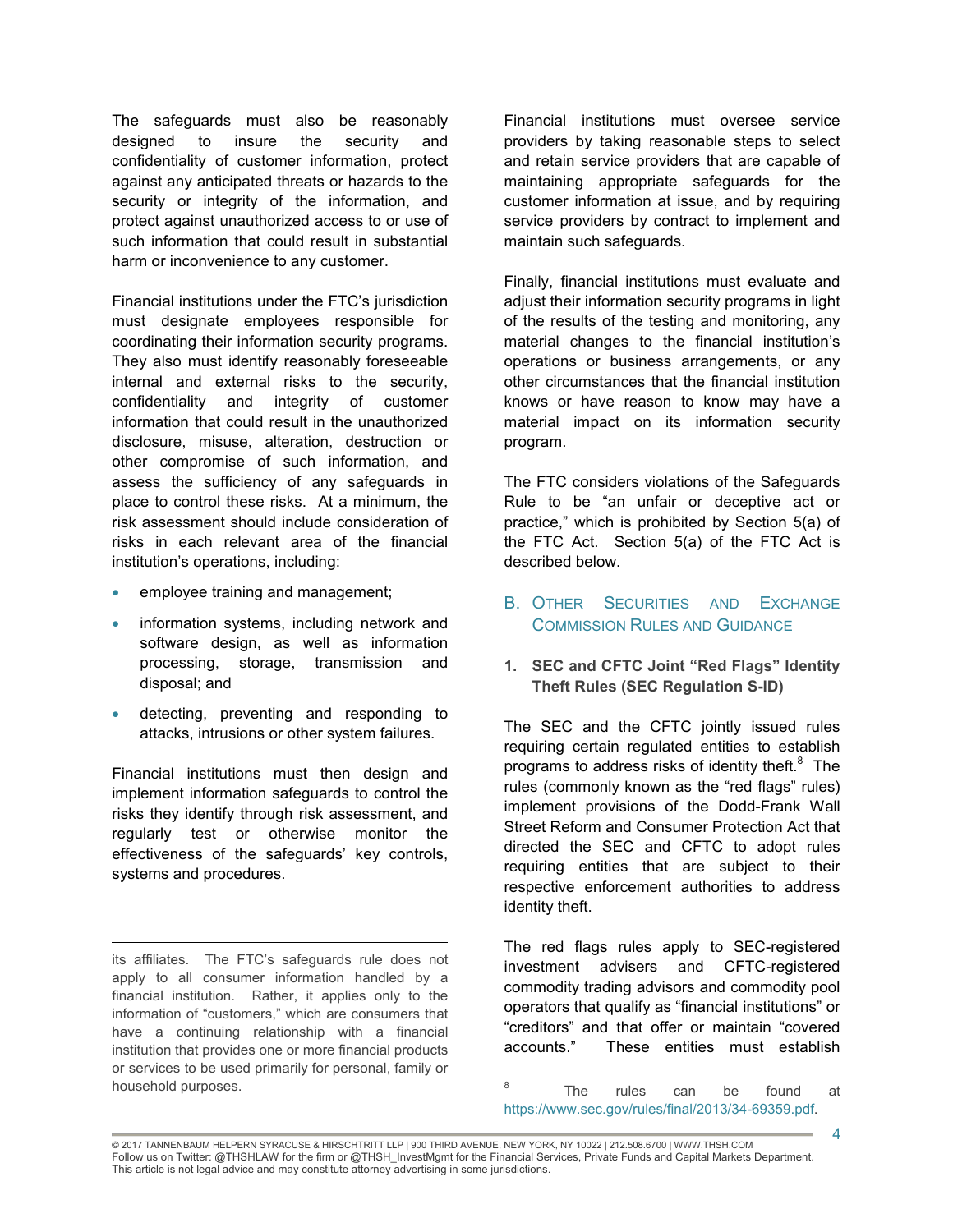programs to address risks of identity theft. Investment advisers may be able to avoid the rules by not coming within the definition of either a "financial institution" or a "creditor." However, these terms are interpreted broadly.

The rules define the term "financial institution" as any entity that, directly or indirectly, holds a transaction account belonging to a consumer. For example, an investment adviser may be deemed a financial institution if:

- it is permitted to direct transfers or payments from accounts belonging to individuals to third parties upon the individuals' instructions;
- it acts as an agent on behalf of clients that are individuals; or
- it manages private funds in which an individual invests money, and the adviser has authority to direct such individual's investment proceeds (such as redemptions, distributions or dividends) to third parties according to the individual's instructions.

The rules define a "creditor" as an entity that regularly and in the ordinary course of business advances funds to or on behalf of a person, based on an obligation of the person to repay the funds or repayable from specific property pledged by or on behalf of the person. For example, an investment adviser that regularly lends money, such as by recognizing investments before receiving a wire transfer or clearance of a check from the investor, may be considered a creditor.

Financial institutions and creditors must periodically assess whether they offer or maintain "covered accounts," which are accounts for which there is a reasonably foreseeable risk to customers or to the safety and soundness of the financial institution or creditor from identity theft, including financial, operational, compliance, reputation or litigation risks. Covered accounts include brokerage accounts with a broker-dealer and accounts maintained by a mutual fund (or its agent) that

permits wire transfers or other payments to third parties.

The red flags rules require "financial institutions" and "creditors" under their jurisdiction to develop and implement a written identity theft prevention program designed to detect, prevent and mitigate identity theft in connection with the "covered accounts." The rules include guidelines that are designed assist these financial institutions and creditors formulate and maintain programs that satisfy the rules' requirements.

For all "covered accounts," the financial institution or creditor must establish and implement a written identity theft detection program that is appropriate to the size and complexity of the financial institution or creditor and the nature and scope of its activities. Such programs must include at least the following elements:

- identifying relevant red flags indicating a risk of identity theft for the covered accounts that the financial institution or creditor offers or maintains, and incorporate those red flags into its program;
- detecting red flags that have been incorporated into the program of the financial institution or creditor;
- responding appropriately to any red flags that are detected, to prevent and mitigate identity theft; and
- ensure that the program is updated periodically to reflect changes in risks to customers and to the safety and soundness of the financial institution or creditor from identity theft.

Each financial institution or creditor that is required to implement an identity theft mitigation program under these rules must provide for the continued administration of its program and must:

a. obtain approval of the initial program from either its board of directors or an appropriate committee of the board of directors;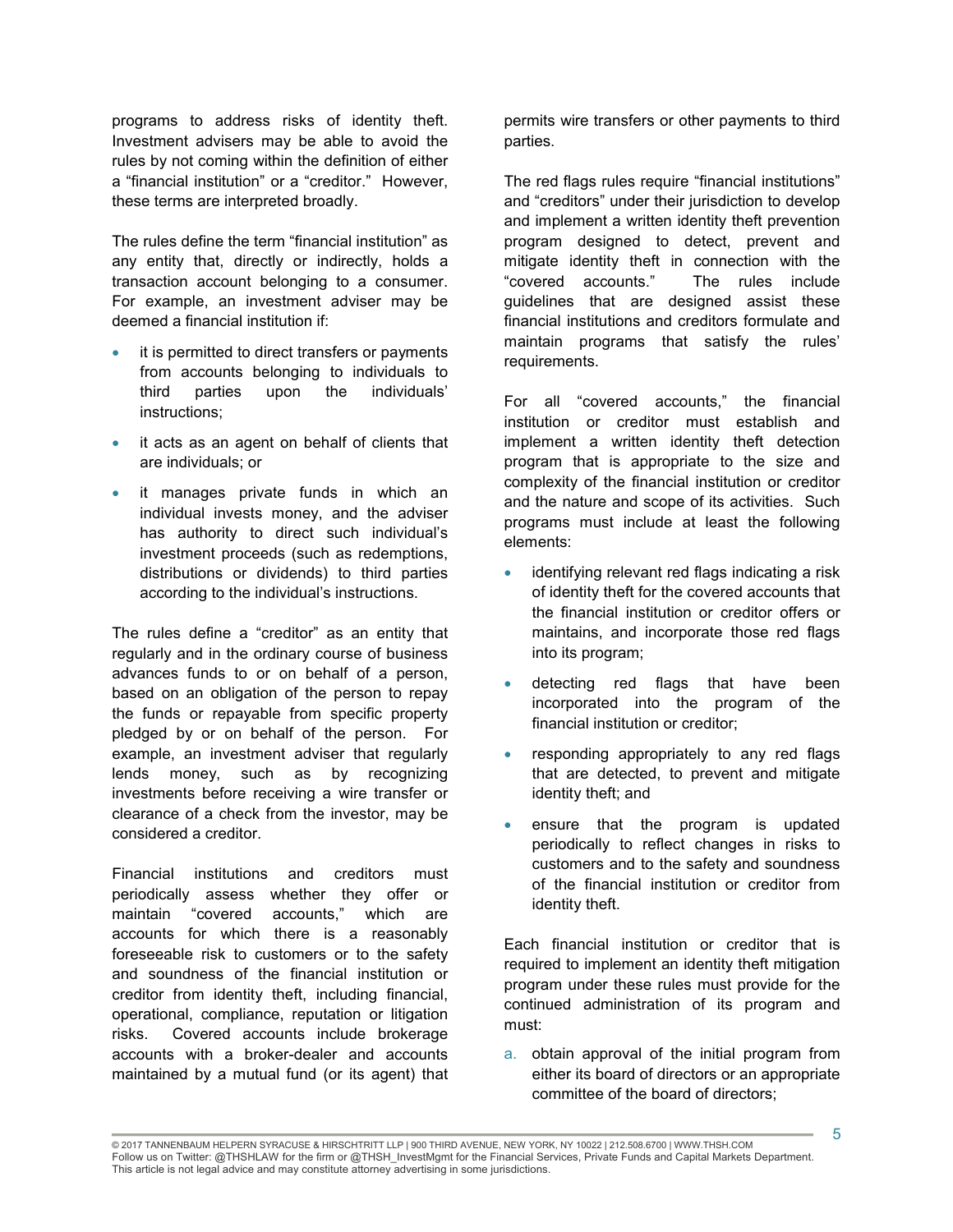- b. involve the board of directors, an appropriate committee thereof, or a designated employee at the level of senior management in the oversight, development, implementation and administration of the program;
- c. train staff to effectively implement the program; and
- d. exercise appropriate and effective oversight of service provider arrangements.

In establishing and implementing its identity theft mitigation program, each financial institution or creditor must consider the guidelines that the SEC and the CFTC included in the rules, and to include in its program those guidelines that are appropriate.

The rules also establish special requirements for any credit and debit card issuers that are subject to the SEC's and the CFTC's respective enforcement authorities, to assess the validity of notifications of changes of address under certain circumstances.

**2. Investment Advisers Act Rule 206(4)-7**

Under Rule 206(4)-7 under the Investment Advisers Act of 1940, it is unlawful for an investment adviser registered with the SEC to provide investment advice unless it has adopted and implemented written policies and procedures that are reasonably designed to prevent violation of the Investment Advisers Act by the adviser or its supervised persons. The rule requires advisers to consider their fiduciary and regulatory obligations under the Investment Advisers Act, and to formalize policies and procedures to address them.

The SEC's adopting release for this rule provides information about issues that funds and advisers should consider, certain of which are related to data privacy and security. For example, the SEC expects that each adviser's policies and procedures would address the following issues, to the extent that they are relevant to that adviser:

- the accurate creation of required records and their maintenance in a manner that secures them from unauthorized alteration or use and protects them from untimely destruction;
- safeguards for the privacy protection of client records and information; and
- business continuity plans.
- **3. SEC's 2015 Cybersecurity Guidance**

In 2015, the SEC's Division of Investment Management issued guidance that identified cybersecurity as a critical issue. That guidance highlighted the following measures that funds and advisers should consider in addressing cybersecurity risks:<sup>9</sup>

- conducting a periodic assessment of (a) the nature, sensitivity and location of information that the firm collects, and the technology systems it uses, (b) internal and external cybersecurity threats to and vulnerabilities of the firm's information and technology systems, (c) security controls and processes currently in place, (d) the impact of any compromise of the firm's information or technology systems, and (e) the effectiveness of the governance structure for the management of cybersecurity risk;
- creating a strategy that is designed to prevent, detect and respond to cybersecurity threats, including (a) controlling access to various systems and data via management of user credentials, authentication and authorization methods, firewalls and/or perimeter defenses, tiered access to sensitive information and network resources, network segregation and system hardening, (b) data encryption, (c) protecting against the loss or exfiltration of sensitive data by restricting the use of removable storage media and deploying software that monitors technology systems for unauthorized

<sup>9</sup> The guidance can be found at https://www.sec.gov/investment/im-guidance-2015- 02.pdf.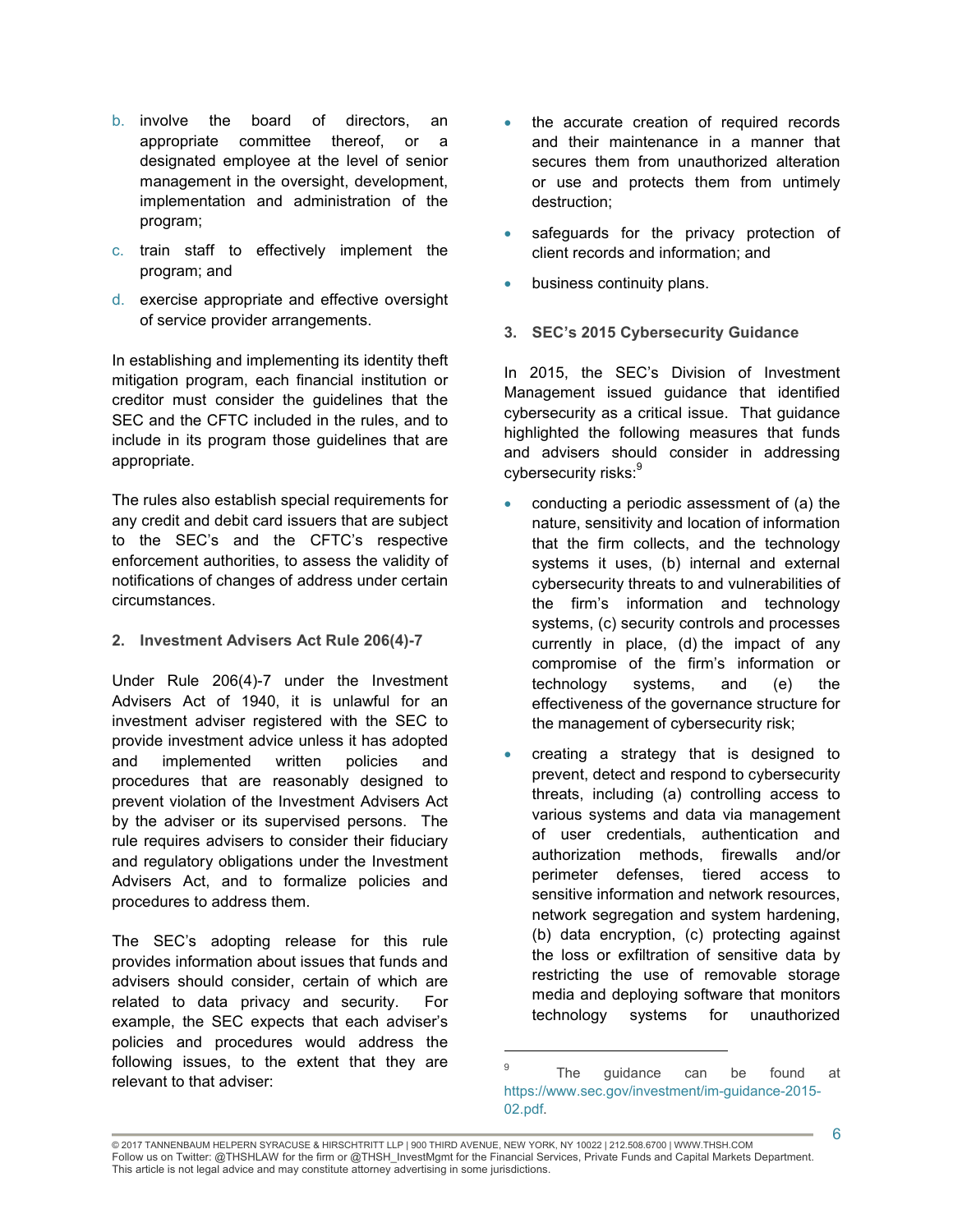intrusions, the loss or exfiltration of sensitive data, or other unusual events, (d) data backup and retrieval, and (e) the development of an incident response plan; and

 implementing that strategy through written policies and procedures and training that provide guidance to officers and employees concerning applicable threats and measures to prevent, detect and respond to such threats, and that monitor compliance with cybersecurity policies and procedures.

The SEC suggested that funds and advisers consider reviewing their operations and compliance programs, and assess whether they have measures in place that are designed to mitigate their exposure to cybersecurity risk. The SEC also suggested that funds and advisors assess whether protective cybersecurity measures are in place at their relevant thirdparty service providers.

**4. SEC's 2016 Proposed Rule Regarding Business Continuity Plans**

In 2016, the SEC proposed a rule under the Investment Advisers Act that would require registered investment advisers to adopt and implement written business continuity and transition plans. $10$  The proposed rule is designed to ensure that investment advisers have plans in place to address operational and other risks related to a significant disruption in the adviser's operations in order to minimize client and investor harm.

The proposed rule would require an adviser's business continuity plan to include policies and procedures addressing the following components:

- maintenance of systems and protection of data;
- pre-arranged alternative physical locations;
- communication plans;

 $\overline{a}$ 

10 The proposed rule can be found at https://www.sec.gov/rules/proposed/2016/ia-4439.pdf.

- review of third-party service providers; and
- a plan of transition in the event the adviser is winding down or is unable to continue providing advisory services.

In proposing the new rule, the SEC noted the following with regard to cybersecurity in particular:

- investment advisers generally should consider and address as relevant the operational and other risks related to cyber attacks;
- exposure to compliance and operational risks that may be caused by cybersecurity incidents can be mitigated by addressing such risks in the context of business continuity planning; and
- business continuity plans should address both hard copy and electronic backup, as appropriate.

The business continuity plan must be reviewed at least annually.

The SEC has indicated that a violation of the rule, as proposed, would constitute fraud. In that regard, the SEC reasons that an investment adviser's fiduciary duty obligates it to take steps to protect client interests from being placed at risk as a result of the adviser's inability to provide advisory services and, thus, it would be fraudulent and deceptive for an investment adviser to hold itself out as providing advisory services unless it has taken such steps.

#### C. THE FTC ACT

Section 5(a) of the FTC Act prohibits "unfair methods of competition in or affecting commerce, and unfair or deceptive acts or practices in or affecting commerce."<sup>11</sup> Further, Section 5(n) of the FTC Act provides that, for the FTC to prohibit an act or practice on the grounds that it is "unfair," such act or practice must cause (or must be likely to cause) substantial injury to

© 2017 TANNENBAUM HELPERN SYRACUSE & HIRSCHTRITT LLP | 900 THIRD AVENUE, NEW YORK, NY 10022 | 212.508.6700 | WWW.THSH.COM Follow us on Twitter: @THSHLAW for the firm or @THSH\_InvestMgmt for the Financial Services, Private Funds and Capital Markets Department. This article is not legal advice and may constitute attorney advertising in some jurisdictions.

**<sup>11</sup>** 15 U.S.C. § 45.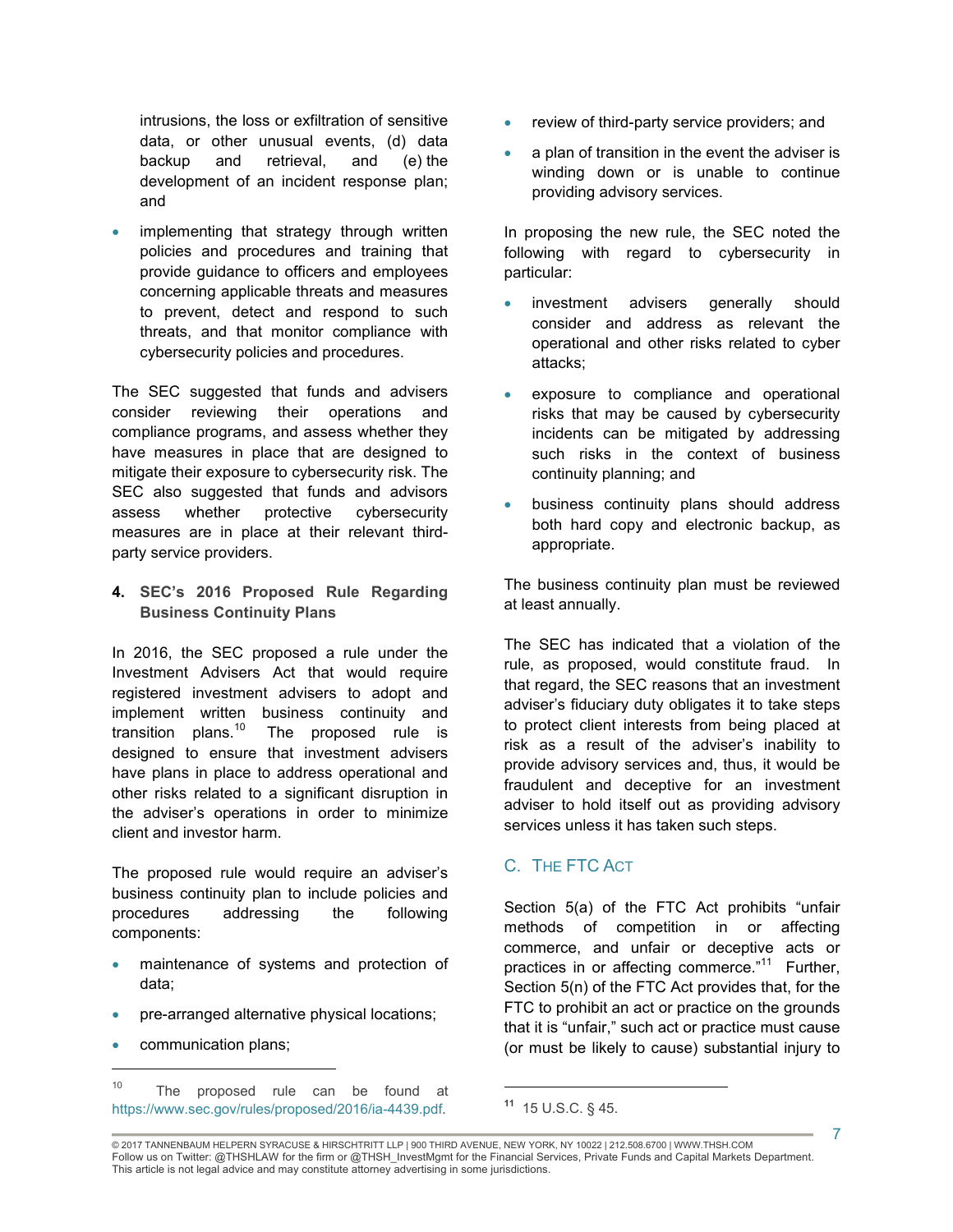consumers that is (a) not reasonably avoidable by consumers themselves and (b) not outweighed by countervailing benefits to consumers or to competition. As noted above, a violation of the Safeguards Rule constitutes an unfair or deceptive act or practice in violation of Section 5(a) of the FTC Act. Section 5(a) is enforced by the FTC.

In the absence of comprehensive federal data security legislation that covers all industries, the FTC has assumed a leading role in policing corporate cybersecurity practices. So far, the FTC has pursued and negotiated dozens of consent agreements with companies for "unfair" or "deceptive" practices, where the company allegedly had inadequate cybersecurity practices or overstated how comprehensive its cybersecurity practices were. In its cybersecurity enforcement actions, the FTC has often claimed that the company violated the "unfair" or "deceptive" prong of Section 5 by failing to employ reasonable and appropriate measures to protect personal information against unauthorized access.

In determining whether to bring an enforcement action, the FTC often evaluates data security practices based on "reasonableness." Specifically, the FTC has indicated that it believes a company's data security measures must be reasonable and appropriate in light of the sensitivity and volume of consumer information it holds, the size and complexity of its business, and the cost of available tools to improve security and reduce vulnerabilities.

#### D. NATIONAL FUTURES ASSOCIATION

 $\overline{a}$ 

The NFA requires its member firms to adopt and enforce written policies and procedures to secure customer data and access to their electronic systems. $12$  In accordance with the NFA's interpretive notice, all NFA member firms, including futures commission merchants, commodity trading advisors, commodity pool

operators and introducing brokers, should adopt and enforce written policies and procedures to secure customer data and access to their electronic systems.

The interpretive notice provides guidance regarding information systems security practices that NFA member firms should adopt and tailor to their particular business activities and risks. These practices include:

- Written Information Security Programs. Each NFA member firm should establish and implement a governance framework that supports informed decision making and escalation within the firm to identify and manage information security risks. Each NFA member firm is required to adopt and enforce a written information security program reasonably designed to provide safeguards, appropriate to the member firm's size, complexity of operations, type of customers and counterparties, the sensitivity of the data accessible within its systems, and its electronic interconnectivity with other entities, to protect against security threats or hazards to their technology systems. The program should be approved, in writing, by the member firm's Chief Executive Officer, Chief Technology Officer, or other executive level official. Additionally, if applicable, the member firm's senior management should periodically provide sufficient information about its information security program to the member's board of directors or similar governing body, the board's or governing body's delegate or a committee of the board or body to enable it to monitor information security efforts.
- Security and Risk Analysis. Each NFA member firm should maintain an inventory of critical information technology hardware with network connectivity, data transmission or data storage capability and an inventory of critical software with applicable versions. Member firms should identify the significant internal and external threats and vulnerabilities to at-risk data that are collected, maintained and disseminated, including customer and counterparty

 $12$  The NFA's interpretive notice is available at http://www.nfa.futures.org/nfamanual/NFAManual.asp x?RuleID=9070&Section=9%20.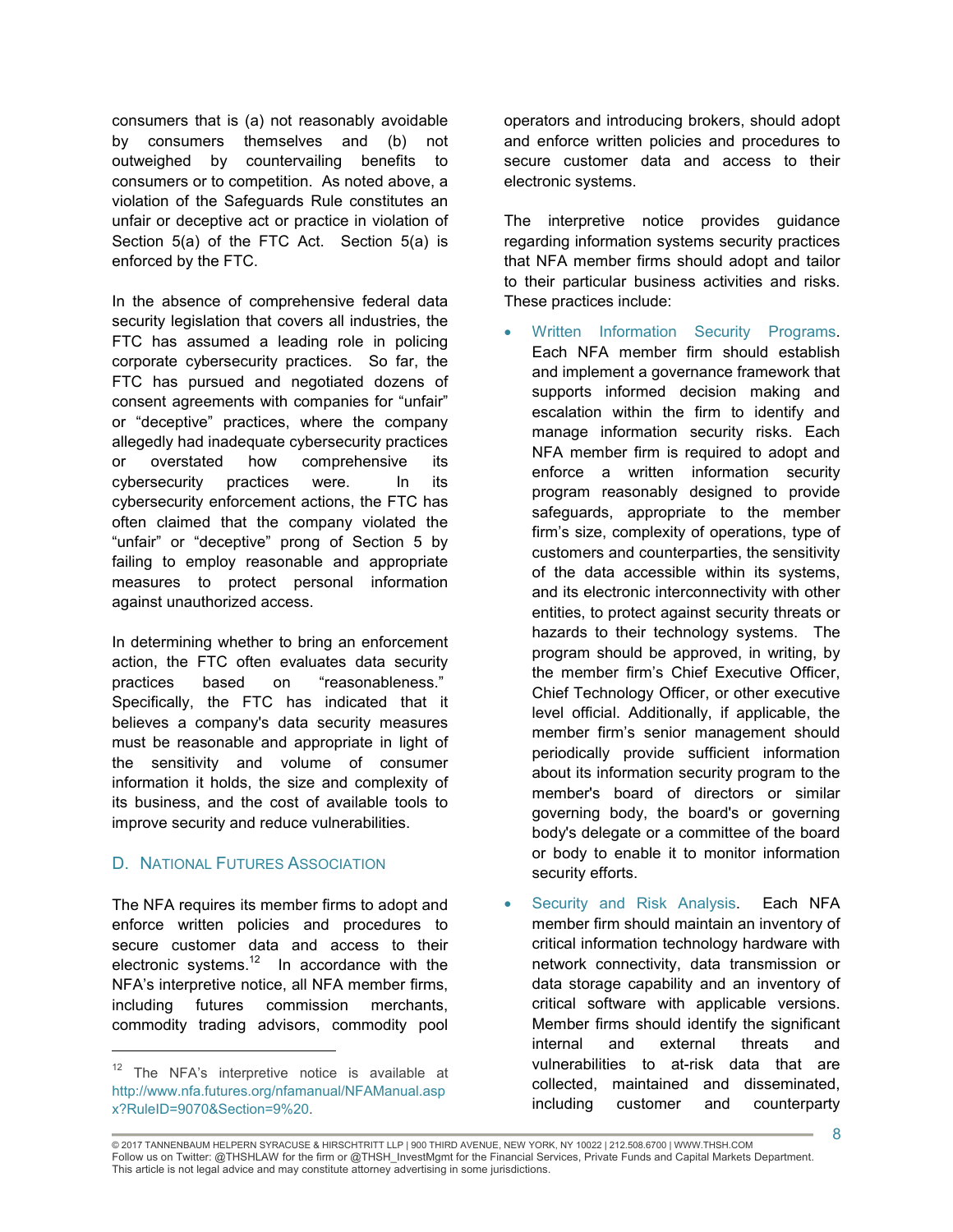personally identifiable information, corporate records and financial information; assess the threats to and the vulnerability of their electronic infrastructure including any systems used to initiate, authorize, record, process and report transactions relating to customer funds, capital compliance, risk management and trading; assess the threats posed through any applicable third-party service providers or software; and know the devices connected to their network and network structure.

- Deployment of Protective Measures Against the Identified Threats and Vulnerabilities. NFA member firms should document and describe in their information security programs the safeguards deployed in light of the identified and prioritized threats and vulnerabilities.
- Response and Recovery from Events that Threaten the Security of the Electronic Systems. NFA member firms should create an incident response plan to provide a framework to manage detected security events or incidents, analyze their potential impact and take appropriate measures to contain and mitigate their threat. Member firms should also consider in appropriate circumstances forming an incident response team responsible for investigating an incident, assessing its damage and coordinating the internal and external response.
- Employee Training. The information security program should contain a description of the Member's ongoing education and training relating to information security for all appropriate personnel. This training program should be conducted for employees upon hiring and periodically during their employment and be appropriate to the security risks the member firm faces as well as the composition of its workforce.

## STATE LAWS AND REGULATIONS

## A. NEW YORK STATE DEPARTMENT OF FINANCIAL SERVICES CYBERSECURITY **REGULATION**

The New York State Department of Financial Services ("DFS") recently issued an extraordinarily prescriptive cybersecurity regulation, which requires banks and trust companies, insurance companies, licensed consumer lenders, check cashers, licensed mortgage lenders and brokers, and other institutions that are regulated by the DFS (collectively, "Covered Entities") to establish and maintain a rigorous cybersecurity program. $^{13}$ Notably, Covered Entities that are regulated by the DFS but operate outside of New York State are also subject to this regulation.

The DFS regulation does not directly apply to entities that are not regulated by the DFS (such as hedge funds, broker-dealers and national banks). However, because the DFS regulation is very comprehensive, regulators that do have jurisdiction over hedge funds could decide to adopt rules that are very similar to the DFS regulation. In addition, the DFS regulation obligates Covered Entities to assess the cybersecurity risks posed by certain of their third party service providers. Thus, as a result of the DFS regulation, non-Covered Entities that lack adequate cybersecurity policies and procedures may be unable to continue doing business with Covered Entities.

The principal purpose of the DFS regulation is to protect the security of Covered Entities' "Information Systems" and "Nonpublic Information" from "Cybersecurity Events." Under the DFS regulation, "Nonpublic Information" is defined as electronic information consisting of:

<sup>&</sup>lt;sup>13</sup> The DFS regulation, 23 NYCRR 500, can be found at

http://www.dfs.ny.gov/legal/regulations/adoptions/dfsrf 500txt.pdf. The DFS regulation became effective on March 1, 2017, and Covered Entities have 180 days from that date to comply with most of the regulation's requirements.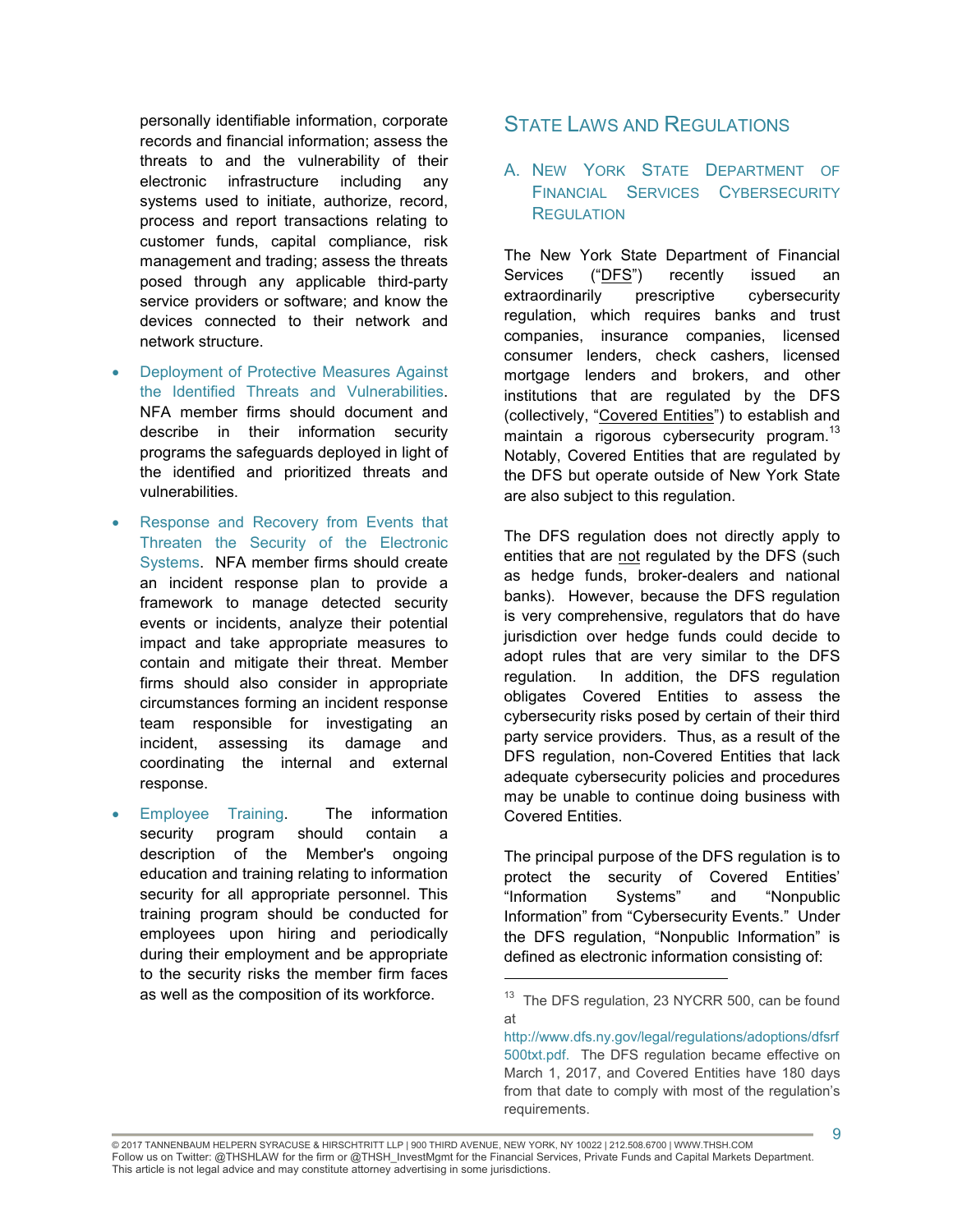- business-related information of a Covered Entity the tampering with which, or unauthorized disclosure, access or use of which, would cause a material adverse impact to the Covered Entity's business, operations or security;
- any information concerning an individual which because of name, number, personal mark or other identifier can be used to identify such individual, together with any one or more of the following: (i) social security number, (ii) driver's license number or non-driver identification card number, (iii) account number, credit card number or debit card number, (iv) any security code, access code or password that would permit access to an individual's financial account, or (v) biometric records; and
- any information (except age or gender) created by or derived from a health care provider or an individual and that relates to (i) the past, present or future physical, mental or behavioral health or condition of any individual or family member, (ii) the provision of health care to any individual, or (iii) payment for the provision of health care to any individual.

The DFS regulation defines a Cybersecurity Event as any act or attempt, successful or unsuccessful, to gain unauthorized access to, disrupt or misuse an Information System or information stored on the Information System.

Under the DFS regulation, Covered Entities must abide by the following requirements, among others:

 Cybersecurity Program. Covered Entities must establish and maintain a cybersecurity program that is designed to protect the confidentiality, integrity and availability of their Information Systems, and to perform certain other core cybersecurity functions, such as (a) identifying internal and external cyber risks that may threaten the security or integrity of Nonpublic Information stored on Information Systems, (b) using defensive infrastructure and implementing policies and

procedures to protect Information Systems and the Nonpublic Information stored on the Information Systems, (c) detecting and responding to cybersecurity events, and (d) responding to and recovering from cybersecurity events.

- Written Cybersecurity Policy. Covered Entities must implement and maintain a written cybersecurity policy to address the protection of their Information Systems and the Nonpublic Information that is stored on those systems. The written cybersecurity policy must be based on the Covered Entity's own risk assessment, and the policy be approved by a senior officer of the Covered Entity or by the Board of Directors or equivalent governing body.
- Incident Response Plan. Each Covered Entity must establish a written incident response plan that is designed to respond promptly to, and recover from, a cybersecurity event.
- Chief Information Security Officer. Each Covered Entity must designate a qualified individual to serve as its Chief Information Security Officer (known as a CISO), who is responsible for overseeing and implementing the cybersecurity program and enforcing the cybersecurity policy. The CISO must report in writing at least annually to the Covered Entity's Board of Directors or equivalent governing body. While Covered Entities may satisfy the CISO requirement by engaging third-party service providers, a senior member of the Covered Entity must oversee the service provider and retain responsibility for compliance with the DFS regulation.
- Cybersecurity Personnel. Each Covered Entity must also engage sufficiently trained and competent cybersecurity personnel to manage its cybersecurity risks and implement security measures. Covered Entities may utilize an affiliate or a qualified third party service provider to comply with this requirement.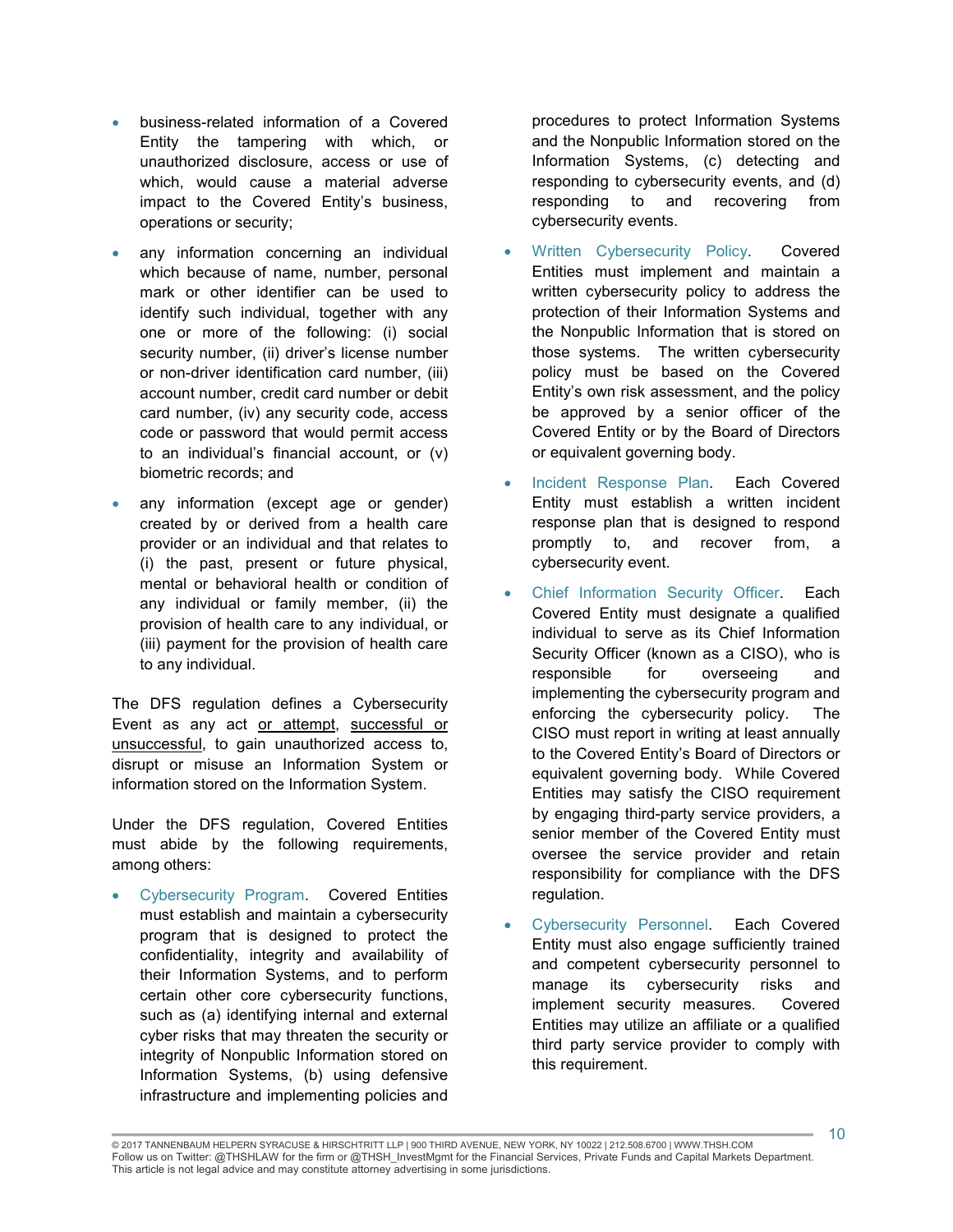- Controls to Secure Nonpublic Information. Covered Entities must implement controls to secure Nonpublic Information (which may include encryption) that are appropriate based on their risk assessments. The DFS prefers that Covered Entities encrypt Nonpublic Information, but encryption is not absolutely required. However, Covered Entities that use controls other than encryption must review the effectiveness of those controls (and review the feasibility of encryption) at least annually.
- Monitoring and Testing. The cybersecurity program for each Covered Entity must include monitoring and testing that is designed to assess the effectiveness of the cybersecurity program. Covered Entities must conduct annual penetration testing and bi-annual vulnerability assessments, absent effective continuous monitoring or other systems to detect changes that may indicate vulnerabilities.
- Notification of DFS Regarding Cybersecurity Events. Certain Cybersecurity Events require notice to the DFS within 72 hours of their detection. Cybersecurity Events that require such notice to the Superintendent are (a) Cybersecurity Events for which notice must be provided to any supervisory body (including supervisory bodies under the laws of other states or countries), and (b) Cybersecurity Events that have a reasonable likelihood of materially harming any material part of the normal operations of the Covered Entity. Moreover, if a Covered Entity identifies areas that require material improvement, updating or design, the Covered Entity must document its identification of the problem and its remedial efforts. The DFS Superintendent may inspect the Covered Entity's documentation.
- Third Party Service Providers. Each Covered Entity must implement written policies and procedures to ensure the security of Information Systems and Nonpublic Information that are accessible to, or held by, third party service providers who do business with the Covered Entity. These

procedures are expected to address the following issues, to the extent they are applicable to the Covered Entity:

- o identification and risk assessment of third party service providers;
- o minimum cybersecurity practices required to be met by third party service providers for them to do business with the Covered Entity;
- o due diligence processes used to evaluate the adequacy of cybersecurity practices of third party service providers; and
- o periodic assessment of third party service providers based on the risk they present and the continued adequacy of their cybersecurity practices.
- Annual Certification Requirement. Each Covered Entity must submit an annual written certification to the superintendent of the DFS, certifying that it is in compliance with the requirements of the regulation. All records and data supporting these annual certifications must be retained for five years, and such records and data may be examined by the DFS.

Certain small Covered Entities are exempt from some of the requirements of the proposed regulation, but still are required to comply with most of the general requirements such adopting a cybersecurity program, and naming a CISO. To qualify for this limited exemption, Covered Entities must have fewer than 10 employees and independent contractors located in New York State or responsible for the Covered Entity's business, less than \$5 million in gross annual revenue from New York business operations for each of the last three fiscal years, and less than \$10 million in year-end total assets (including the assets of all affiliates). The DFS regulation includes a handful of other exemptions, as well.

#### **B.** STATE BREACH NOTIFICATION LAWS

At least 47 states, the District of Columbia, and some U.S. territories have their own data breach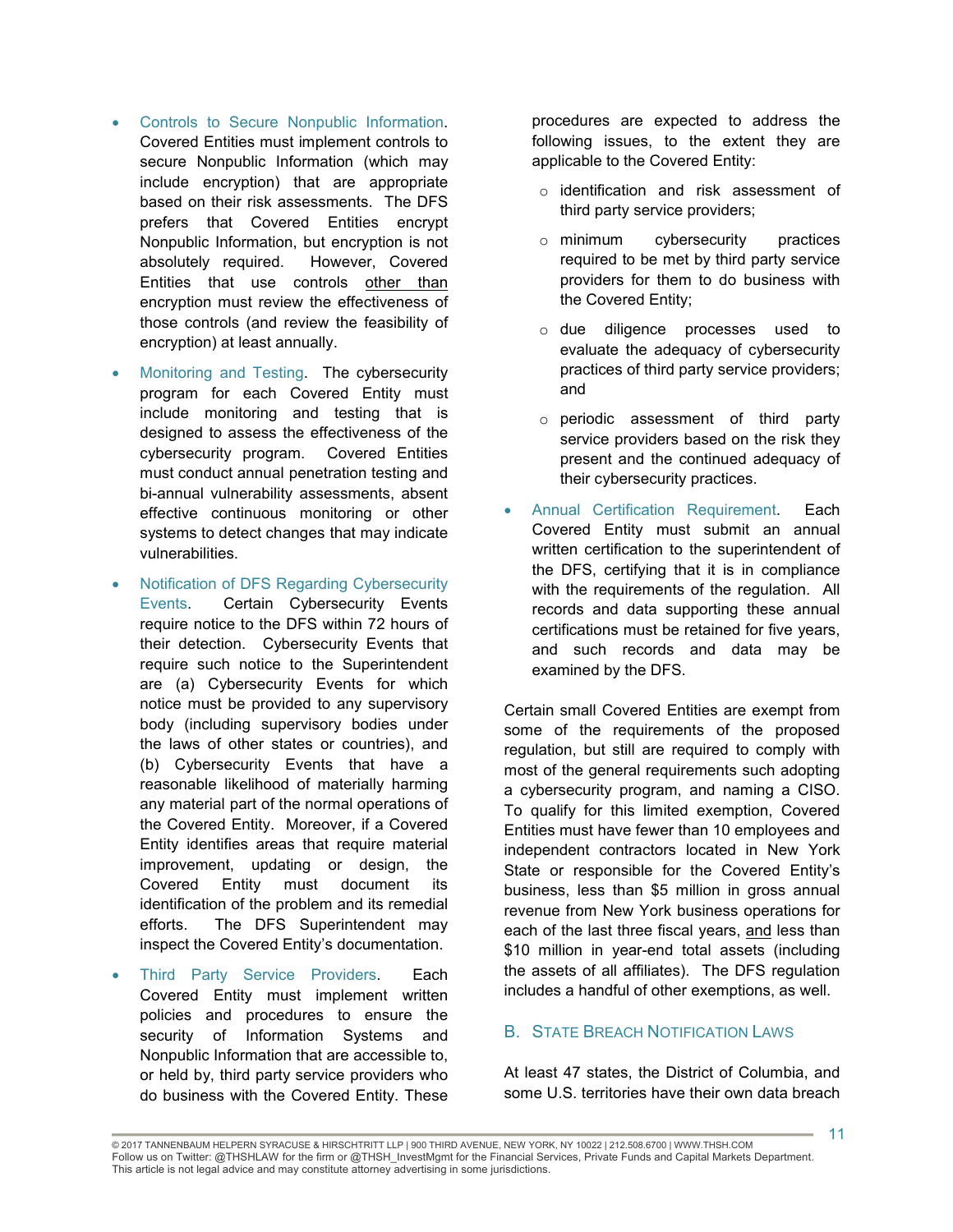notification laws, which generally require businesses to notify affected individuals and regulatory authorities if the businesses suffer a data breach in which personally identifiable information is compromised. Importantly, if a business has customers in multiple states and suffers a data breach, it may be required to comply with the breach notification requirements of each state in which it has customers.

In New York State, Section 899-aa of the General Business Law provides that parties conducting business in New York State that own or license computerized data which includes "private information" must disclose any breach of that data to any New York State residents whose private information was, or is reasonably believed to have been, acquired by a person without valid authorization.<sup>14</sup> Such notification must be made in "the most expedient time possible and without unreasonable delay, consistent with the legitimate needs of law enforcement." However, the notification may be delayed if a law enforcement agency determines that the notification would impede a criminal investigation. If more than 5,000 New York State residents must be notified at one time, then the business must also notify consumer reporting agencies as to the timing, content and distribution of the notices and approximate number of affected persons.

Moreover, these businesses must notify three regulatory authorities: (a) the New York State Attorney General, (b) the New York State Division of State Police, and (c) the New York Department of State's Division of Consumer Protection. Notifications to these regulators must describe the timing, content and distribution of the notices, as well as the approximate number of affected persons. Such notice must be made without delaying notice to the affected New York State residents.

The New York data breach notification statute defines "private information" as "personal information consisting of any information in

 $\overline{a}$ 

combination with any one or more of the following data elements, when either the personal information or the data element is not encrypted, or when it is encrypted with an encryption key that has also been compromised:

- Social Security number;
- driver's license number or non-driver identification number; or
- account number, credit or debit card number, in combination with any required security code, access code, or password that would permit access to an individual's financial account.

"Private information" does not include publicly available information which is lawfully made available to the general public from government records.

If the New York State Attorney General believes that a business has violated Section 899-aa of the General Business Law, then the Attorney General may seek an injunction to enjoin the continuation of such violation. In addition, the court may award damages (including damages for consequential financial losses) for actual costs or losses incurred by a person entitled to notice under the statute, if notification was not properly provided. If a business knowingly or recklessly violates the statute, the court may impose a civil penalty of up to \$10 per instance (and up to \$150,000 in the aggregate).

## REGULATORS' RECENT EXAMINATION PRIORITIES AND ENFORCEMENT ACTIVITY CONCERNING **CYBERSECURITY**

#### A. SEC

The SEC has recently taken aggressive action against investment advisers and broker-dealers with respect to potential violations of cybersecurity laws and regulations. In many of these actions, the SEC alleged that investment advisers and broker-dealers had violated

<sup>14</sup> The statute is available at http://public.leginfo.state.ny.us/lawssrch.cgi?NVLWO: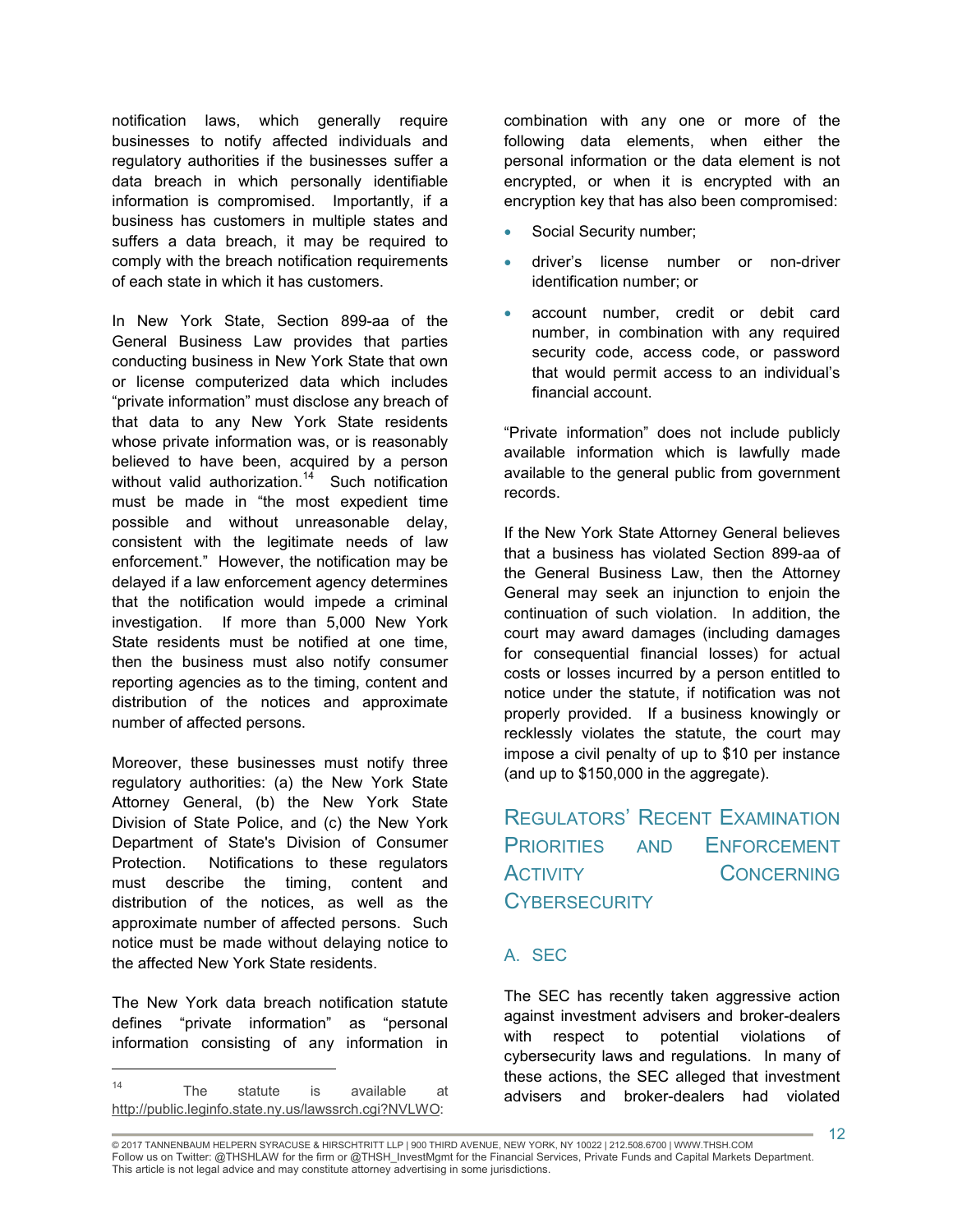Regulation S-P (which is described above). If an investment adviser or broker-dealer suffers a data breach, it appears that the SEC will impose "strict liability," and conclude that the firm failed to implement appropriate cybersecurity policies and procedures.

In light of these actions, SEC-registered entities should make cybersecurity a key priority. SECregistered entities should prepare and implement written cybersecurity policies and procedures, and update those policies and procedures on a regular basis. Among the cybersecurity "best practices" that the SEC will likely expect each firm to implement include:

- periodic risk assessments;
- firewalls;

 $\overline{a}$ 

- encryption of personally identifiable information;
- incident response plans; and
- monitoring of user activity to identify any suspicious patterns.
- **1. RT Jones Capital Equities Management**

In 2015, R.T. Jones Capital Equities Management, a St. Louis-based investment adviser ("R.T. Jones") settled charges by the SEC that it had failed to establish reasonable cybersecurity policies and procedures in advance of a breach that compromised the personally identifiable information ("PII") of approximately 100,000 individuals, including thousands of the firm's clients.<sup>15</sup> The SEC concluded that R.T. Jones violated Regulation S-P by failing to adopt any written policies or procedures to ensure the security and confidentiality of PII. In particular, the SEC made the following findings:

 R.T. Jones stored PII of clients and others on its third party-hosted web server.

- The firm's web server was attacked in July 2013 by an unknown hacker who gained access and copy rights to the data on the server, rendering the PII vulnerable to theft.
- The firm failed to adopt written policies and procedures reasonably designed to safeguard customer information. For example, the firm failed to conduct periodic risk assessments, implement a firewall, encrypt PII that was stored on its server, or maintain a response plan for cybersecurity incidents.
- After the firm discovered the breach, the firm promptly retained more than one cybersecurity consulting firm to confirm the attack, which was traced to China, and determine the scope.
- Shortly after the incident, R.T. Jones provided notice of the breach to every individual whose PII may have been compromised and offered free identity theft monitoring through a third-party provider.

Without admitting or denying the findings, R.T. Jones agreed to cease and desist from committing or causing any future violations of Regulation S-P. R.T. Jones also agreed to be censured and to pay a \$75,000 penalty.

Notably, R.T. Jones was censured and paid this penalty, even though it took prompt action to respond to the breach (including by hiring cybersecurity consulting firms), and even though it provided notice to affected individuals. What is more, the SEC conceded that R.T. Jones's violation of Regulation S-P resulted in "no apparent financial harm to clients."

Here, R.T. Jones found itself in trouble with the SEC because it did not have appropriate policies and procedures in place before the breach occurred. In the SEC's press release announcing this settlement, the Co-Chief of the SEC Enforcement Division's Asset Management Unit stated that "[f]irms must adopt written policies to protect their clients' private information and they need to anticipate potential cybersecurity events and have clear procedures

<sup>&</sup>lt;sup>15</sup> The SEC's press release announcing this settlement can be found at https://www.sec.gov/news/pressrelease/2015- 202.html.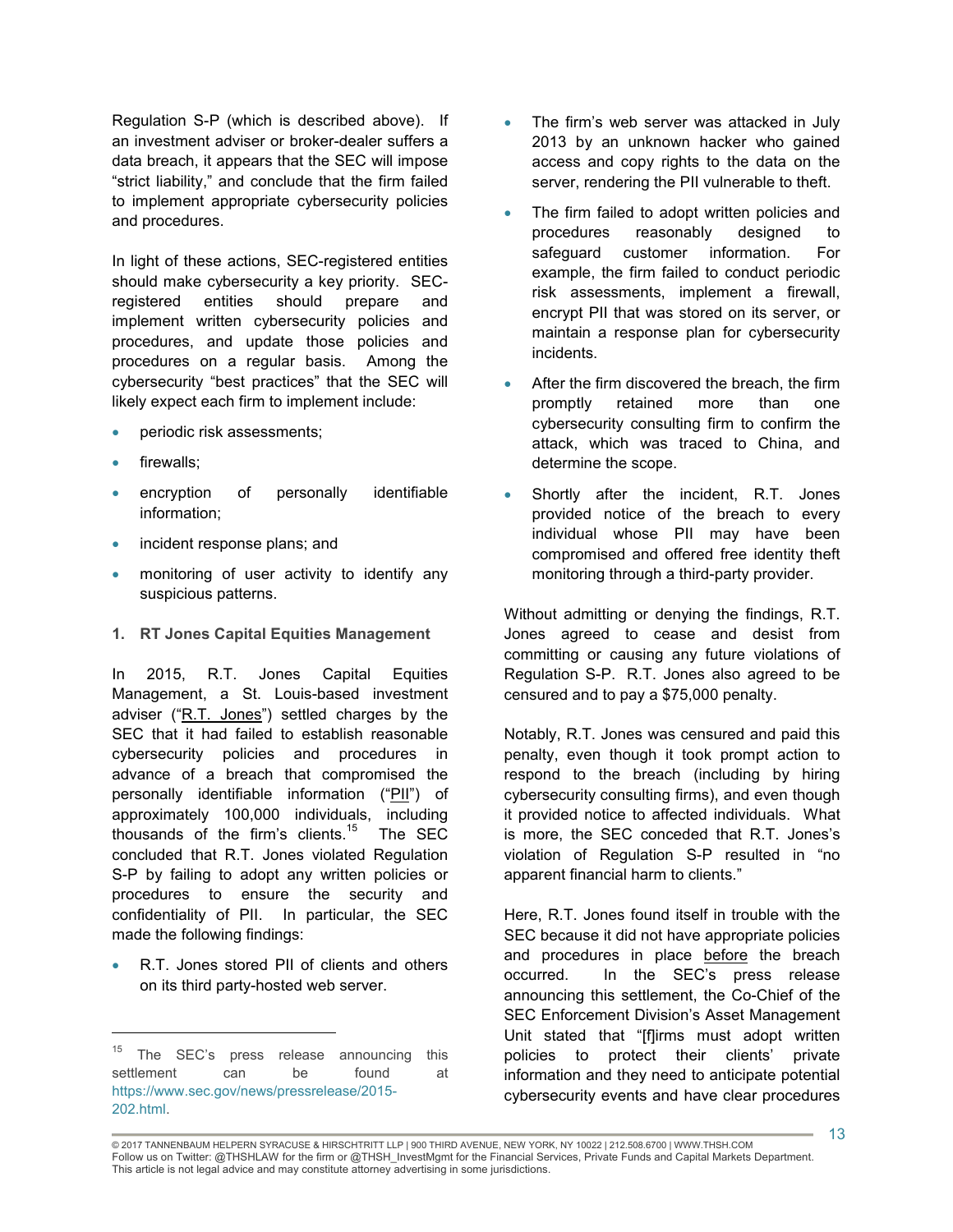in place rather than waiting to react once a breach occurs."

#### **2. Morgan Stanley**

In 2016, Morgan Stanley Smith Barney LLC ("Morgan Stanley") agreed to pay a \$1 million civil penalty to settle the SEC's charges related to Morgan Stanley's alleged failures to protect customer information, some of which was hacked and offered for sale online.<sup>16</sup> In particular, the SEC concluded that Morgan Stanley violated Regulation S-P by failing to adopt written policies and procedures reasonably designed to protect customer data. As a result of these failures, a former-employee impermissibly accessed and transferred data relating to approximately 730,000 accounts to his personal server, which was ultimately hacked by third parties. In particular, the SEC made the following findings:

- Morgan Stanley's policies and procedures were not reasonable for two internal web applications or "portals" that allowed its employees to access customers' confidential account information.
- For these portals, Morgan Stanley did not have effective authorization modules for more than 10 years to restrict employees' access to customer data based on each employee's legitimate business need.
- Morgan Stanley also did not audit or test the relevant authorization modules, nor did it monitor or analyze employees' access to and use of the portals.
- Consequently, a former employee of Morgan Stanley downloaded and transferred confidential data to his personal server at home between 2011 and 2014.
- A likely third-party hack of the former employee's personal server resulted in portions of the confidential data being

 $\overline{a}$ 

posted on the Internet with offers to sell larger quantities.

Morgan Stanley agreed to settle the SEC's charges without admitting or denying the findings.

**3. Craig Scott Capital**

In 2016, Craig Scott Capital, LLC, a registered broker-dealer, and its principals agreed to settle charges that they violated requirements that broker-dealers adopt written policies and procedures to protect confidential customer information and records and to keep and maintain copies of all business communications.<sup>17</sup>

The SEC's investigation found that Craig Scott Capital used personal email addresses to receive thousands of faxes from customers and other third parties. These faxes routinely included sensitive customer records and information, such as customer names, addresses, social security numbers, bank and brokerage account numbers, copies of driver's licenses and passports, and other customer financial information. The SEC also found that the firm's written supervisory procedures failed to adequately protect customer information and records because they failed to address how customer records and information transmitted through the electronic fax system were to be handled, and they were not otherwise tailored to the actual practices at the firm.

The SEC concluded that the firm violated Regulation S-P by failing to adopt written policies and procedures reasonably designed to insure the security and confidentiality of customer records. Without admitting or denying the findings, the firm agreed to pay a \$100,000 civil money penalty, and the firm's principals each agreed to pay a \$25,000 civil money penalty.

<sup>&</sup>lt;sup>16</sup> The SEC's press release announcing this settlement can be found at https://www.sec.gov/news/pressrelease/2016- 112.html.

<sup>17</sup> The SEC's press release announcing this settlement can be found at https://www.sec.gov/litigation/admin/2016/34-77595 s.pdf.

<sup>© 2017</sup> TANNENBAUM HELPERN SYRACUSE & HIRSCHTRITT LLP | 900 THIRD AVENUE, NEW YORK, NY 10022 | 212.508.6700 | WWW.THSH.COM Follow us on Twitter: @THSHLAW for the firm or @THSH\_InvestMgmt for the Financial Services, Private Funds and Capital Markets Department. This article is not legal advice and may constitute attorney advertising in some jurisdictions.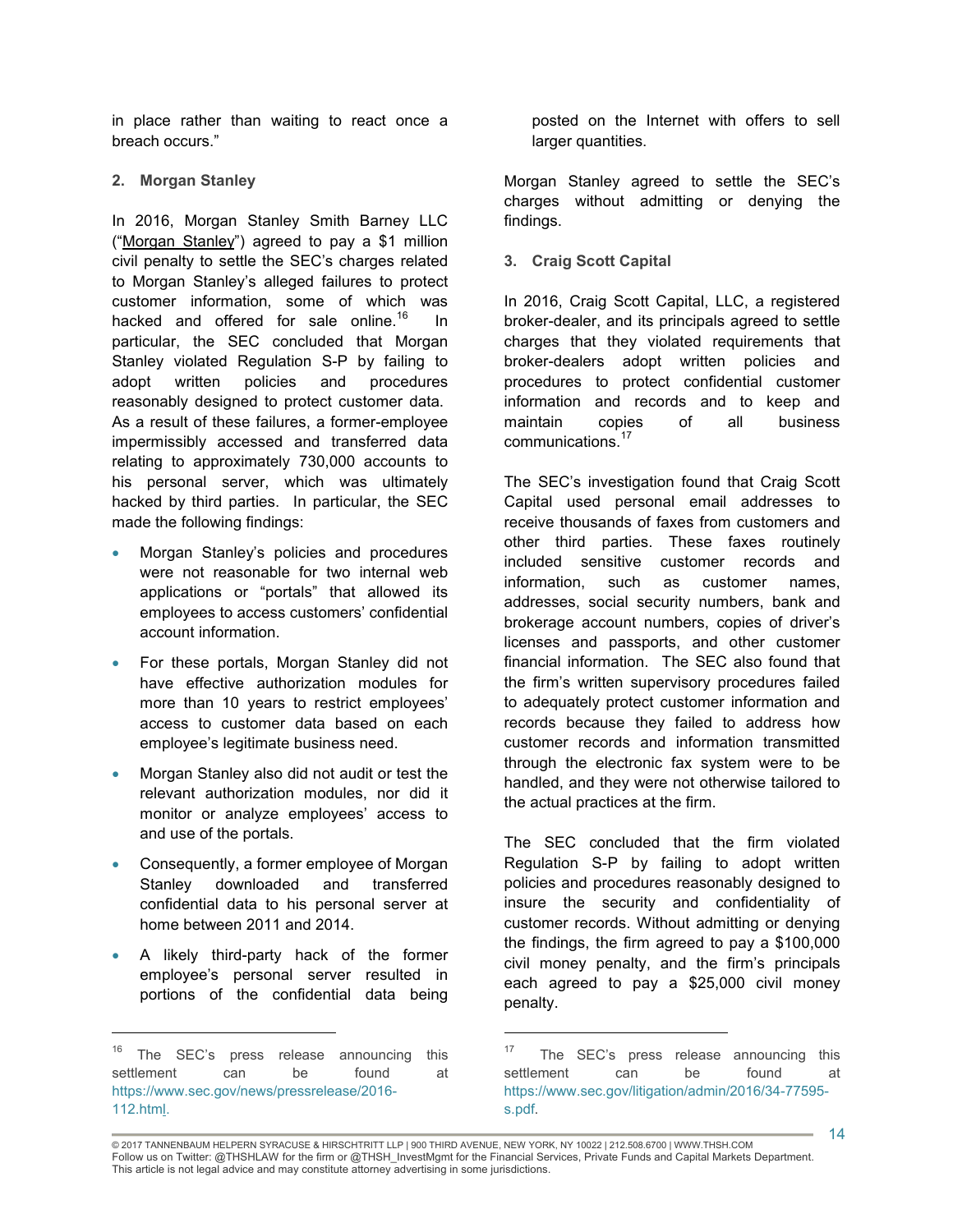#### B. FTC

The FTC has commenced numerous court actions and administrative proceedings against companies that have allegedly violated consumers' privacy rights, or that have allegedly misled consumers by promising to maintain the security of sensitive personal information (but failing to actually do so). The FTC Act does not specifically address data security or data breaches. Nonetheless, since 2002 the FTC has brought over 60 cases against companies that had allegedly engaged in unfair or deceptive practices that put consumers' personal data at unreasonable risk, on the theory that such practices are "unfair" or "deceptive" in violation of Section 5(a) of the FTC Act, whether or not these practices lead to a breach of PII.

In addition, as noted above, the FTC enforces provisions of the GLB Act, as well as the FTC Safeguards Rule, against financial services companies that are not subject to the jurisdiction of any of the other agencies specified under Section 505(a) of the GLB Act. The FTC does not have enforcement jurisdiction over banks.

In 2012, the FTC commenced an action in federal district court against PLS Financial Services, Inc., a manager of payday loan and check cashing stores, alleging that the company disposed of documents containing PII (including Social Security numbers, employment information, loan applications, bank account information and credit reports) in unsecured dumpsters. The FTC also alleged that the company violated the FTC Safeguards Rule by failing to develop and use safeguards to protect consumer information. Finally, the FTC alleged that the company violated the FTC Act by misrepresenting that it had implemented reasonable measures to protect sensitive consumer information. The company ultimately agreed to pay a \$101,500 civil penalty to settle the suit.

#### C. CFPB

The CFPB, which was created by the Dodd-Frank Wall Street Reform and Consumer Protection Act of 2010, lacks specific enforcement authority with respect to the data security provisions of the GLB Act. However, the CFPB does have authority to prohibit "unfair, deceptive or abusive acts or practices" in connection with consumer financial products and services (its "UDAAP" authority), and to prohibit other actions that otherwise violate federal consumer financial laws. The CFPB's enforcement jurisdiction covers large banks, as well as non-bank companies that offer consumer financial products and services (such as mortgage lenders, credit card networks, payday lenders, debt collectors, student loan services and automotive finance companies). The FTC and CFPB share enforcement jurisdiction over almost all types of non-bank companies that provide consumer financial products and services.

The CFPB may have authority to impose civil penalties with respect to any type of data security violation, under the CFPB's broad UDAAP authority. The penalties start at up to \$5,000 per day for violations, and rise to up to \$25,000 per day for "recklessly" engaging in violations and up to \$1 million per day for "knowing" violations. In contrast, the FTC only has the ability to impose civil penalties in specific types of data security cases, such as cases involving violations of the Children's Online Privacy Protection Act.

In its first data security enforcement action, which the CFPB brought under its UDAAP authority, the CFPB issued a consent order in 2016 against Dwolla, Inc. (an online payment platform) for deceiving consumers about its data security practices and the safety of its online payment system. In particular, the CFPB alleged that Dwolla deceptively claimed to protect consumer data from unauthorized access with "safe" and "secure" transactions. On its website and in its communications with consumers, Dwolla claimed that its data security practices exceeded industry standards and that it was compliant with the Payment Card Industry Data Security Standards (PCI-DSS). Dwolla also claimed that it encrypted all sensitive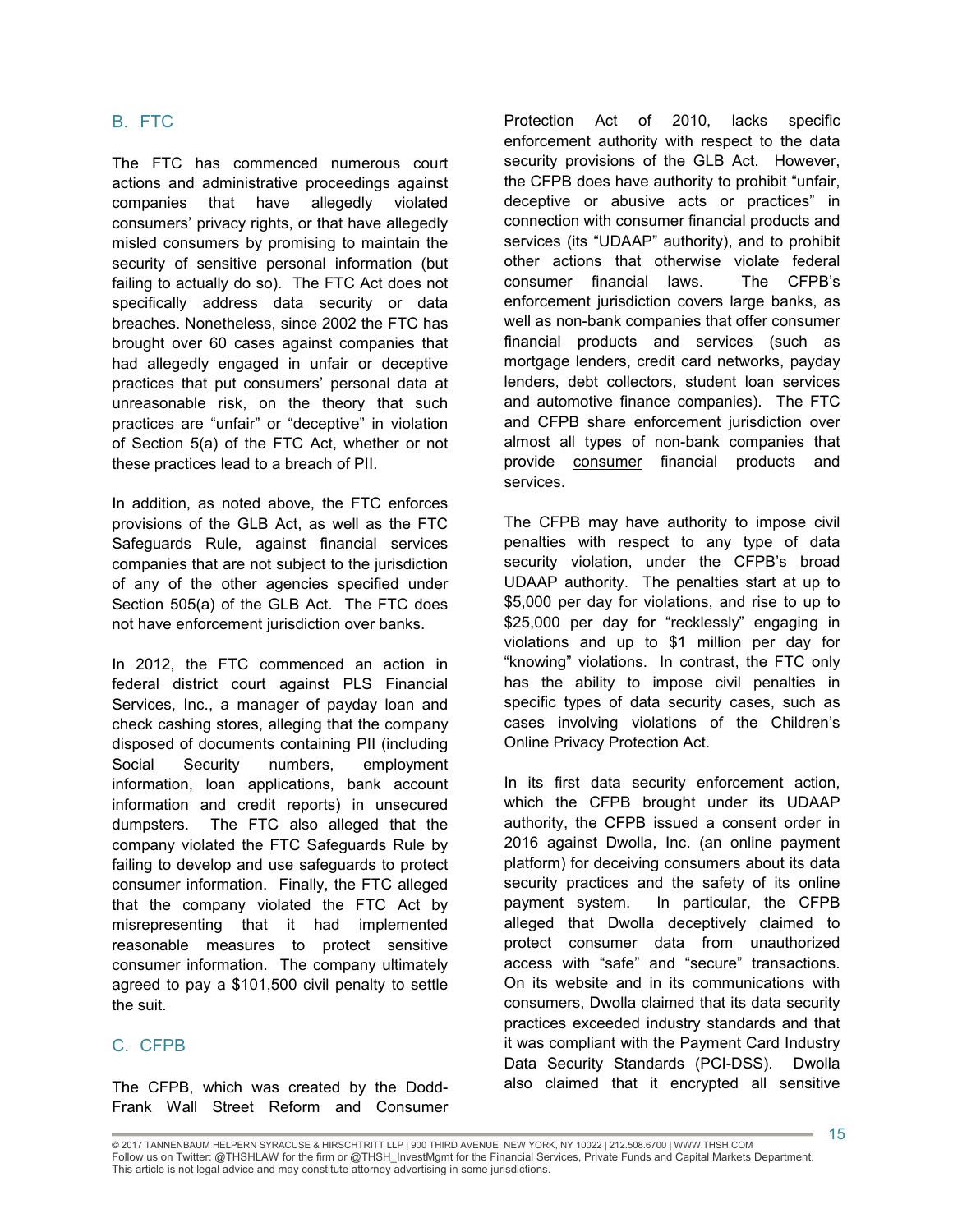personal information, and that its mobile applications were safe and secure.

However, the CFPB found that Dwolla in fact had failed to:

- adopt and implement data security policies and procedures that were reasonable and appropriate for the organization;
- conduct regular risk assessments, or to assess the safeguards in place to control those risks;
- properly train its employees;
- use encryption technologies to properly safeguard sensitive consumer information; or
- test the security of its applications to ensure that consumers' sensitive information was protected before the apps' public release.

Under the terms of the CFPB's order, Dwolla was required (a) to cease misrepresenting its data security practices, (b) to train employees and improve data security practices, and (c) to pay a \$100,000 civil penalty. In addition, even though there was no allegation of an actual data breach, the CFPB required Dwolla and its Board of Directors to abide by stringent requirements going forward.<sup>18</sup>

#### D. FINRA

 $\overline{a}$ 

**1. Sterne, Agee & Leach, Inc.**

In 2015, FINRA reached a settlement with brokerage firm Sterne, Agee & Leach, Inc., under which the firm agreed to sanctions, including public censure and a \$225,000 fine.<sup>19</sup> The action arose from the loss of a laptop computer that contained unencrypted confidential financial and personal information regarding hundreds of thousands of customers. In particular, an information technology employee of the firm inadvertently left an unencrypted laptop in a restroom and it was lost. The lost laptop was believed to contain files that contained account numbers, client names, client addresses, and tax identification numbers for all accounts opened or closed on the firm's systems.

FINRA concluded that the firm's security policy and standards did not adequately address the security of laptop computers, and that the firm had failed to take appropriate technological precautions to protect customer and highly sensitive information. In particular, the firm's policies and standards did not require encryption of laptop hard drives. As a result, FINRA determined that the firm violated Regulation S-P. FINRA also determined that the firm had violated NASD Conduct Rule 3010 and FINRA Rule  $2010^{20}$ 

**2. Centaurus Financial, Inc.**

FINRA levied a \$175,000 fine on Centaurus Financial, Inc. for its failure to protect certain confidential customer information. Centaurus was also ordered to provide notifications to affected customers and their brokers and to offer these customers one year of free credit monitoring.<sup>21</sup>

<sup>18</sup> The CFPB's press release announcing the settlement with Dwolla can be found at https://www.consumerfinance.gov/aboutus/newsroom/cfpb-takes-action-against-dwolla-formisrepresenting-data-security-practices/

<sup>19</sup> The Letter of Acceptance, Waiver and Consent relating to this settlement can be found at http://disciplinaryactions.finra.org/Search/ViewDocum ent/51064.

 $20$  NASD Rule 3010(a) was replaced by FINRA Rule 3110(a), which requires a firm to have a supervisory system for the activities of its associated persons that is reasonably designed to achieve compliance with applicable rules and regulations, and sets forth the minimum requirements for a firm's supervisory system. FINRA Rule 2010 provides that a "member, in the conduct of its business, shall observe high standards of commercial honor and just and equitable principles of trade."

<sup>&</sup>lt;sup>21</sup> FINRA's press release announcing this settlement can be found at http://www.finra.org/newsroom/2009/finra-finescentaurus-financial-175000-failure-protectconfidential-customer.

<sup>© 2017</sup> TANNENBAUM HELPERN SYRACUSE & HIRSCHTRITT LLP | 900 THIRD AVENUE, NEW YORK, NY 10022 | 212.508.6700 | WWW.THSH.COM Follow us on Twitter: @THSHLAW for the firm or @THSH\_InvestMgmt for the Financial Services, Private Funds and Capital Markets Department. This article is not legal advice and may constitute attorney advertising in some jurisdictions.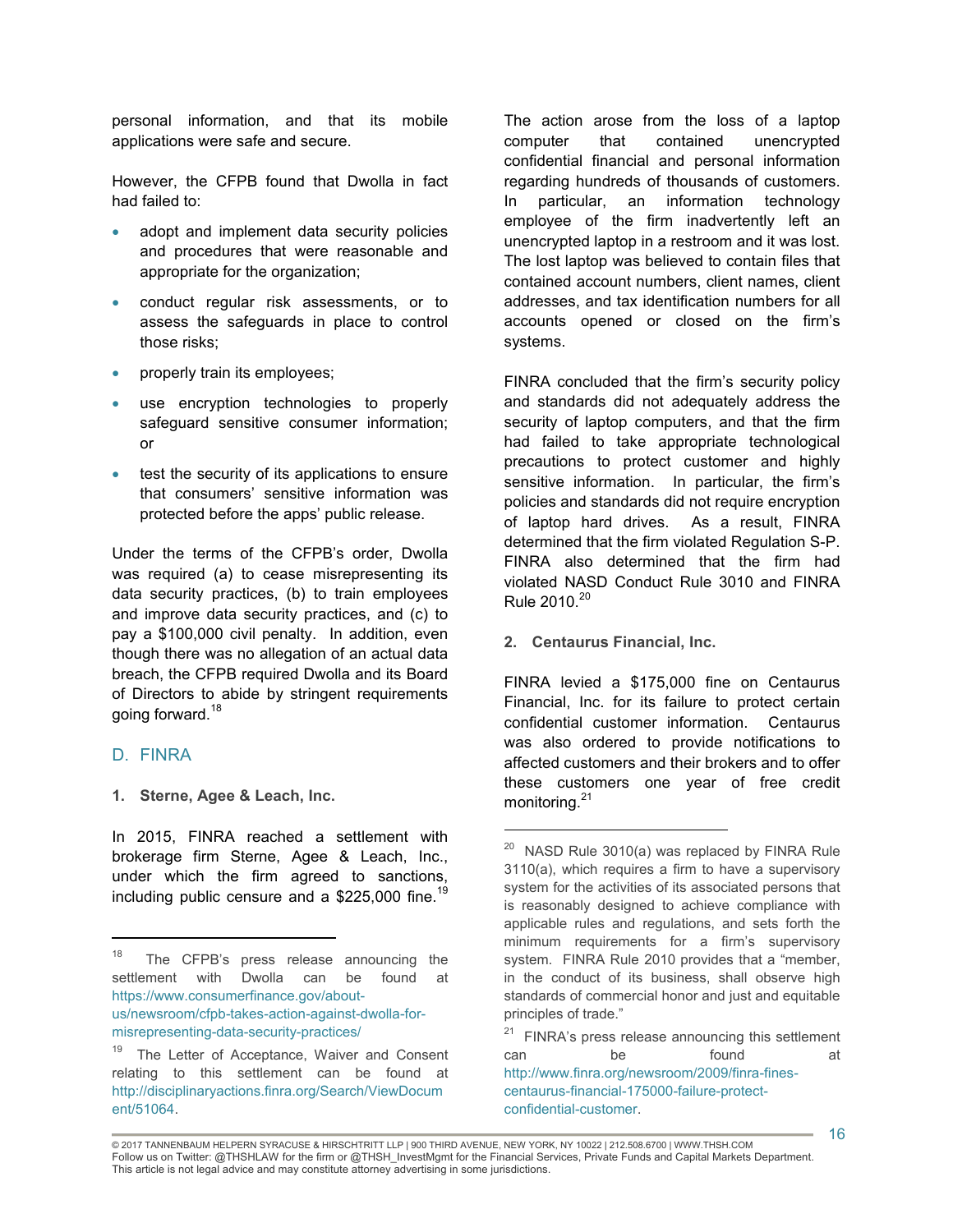FINRA determined that for over a year, the firm had failed to ensure that it safeguarded confidential customer information. Its improperly-configured computer firewall, together with an ineffective username and password on its computer facsimile server, permitted unauthorized persons to access documents that included confidential customer information, such as social security numbers, account numbers, dates of birth and other sensitive data.

The firm's failures also permitted an unknown individual to conduct a phishing scam. When the firm became aware of that scam, it conducted an inadequate investigation and sent a misleading notification letter to approximately 1,400 affected customers and their brokers. As a result, FINRA determined that the firm violated Regulation S-P and FINRA rules.

## E. STATE ATTORNEYS GENERAL AND OTHER STATE REGULATORS

Federal regulators are not the only ones who have authority to commence enforcement actions and reach settlements with companies regarding cybersecurity. Material data breaches involving theft or unauthorized access of PII will likely draw the attention of state attorneys general. As noted above, almost all states have data protection and breach notification laws, which are enforced at the state level. Some examples of state attorney general enforcement actions are below:

In 2016, Provision Supply, LLC (d/b/a EZcontactsUSA.com) entered into a \$100,000 settlement with the New York State attorney general. The settlement arose from a data breach that resulted in the potential exposure of over 25,000 credit card numbers and other cardholder data. EZcontactsUSA.com has agreed to pay \$100,000 in penalties and to enhance its data security practices. In particular, the attorney general had alleged that EZcontactsUSA.com did not maintain a written security policy. Moreover, EZContactsUSA.com failed to provide notice to its customers or law

enforcement about the breach, in violation of New York State's data breach notification law (which is described above). $^{22}$ 

TD Bank, N.A. entered into a settlement agreement with the attorneys general of nine states. Under the agreement, TD Bank settled allegations that it had violated state laws in connection with a data breach that involved the loss of two unencrypted backup tapes containing the personal information of approximately 260,000 customers. Under the settlement agreement, TD Bank agreed to pay \$850,000 to the attorneys general. It also agreed to maintain reasonable security policies to protect personal information (including a prohibition on transporting unencrypted backup tapes) and to assess its policies regarding the collection, storage and transfer of consumers' personal information at least every two years. $23$ 

In addition, Adobe Systems Inc. recently entered into a settlement agreement with the attorneys general of fifteen states. The settlement arose from the attorneys generals' investigation of a cyber attack that Adobe suffered in 2013, in which the personal information of millions of customers was stolen. In the attorneys generals' view, the risk of a cyber attack was "reasonably foreseeable," but Adobe failed to employ reasonable security measures to protect its systems. The attorneys general also alleged that Adobe's conduct contravened its representations to consumers that it would take reasonable steps to protect consumers' personal information. Under the terms of the settlement, Adobe was required to pay \$1 million and to implement new cybersecurity policies.<sup>24</sup>

<sup>22</sup> The New York State attorney general's press release announcing the settlement is available at https://ag.ny.gov/press-release/ag-schneidermanannounces-100k-settlement-e-retailer-after-databreach-exposes-over

<sup>23</sup> A copy of the settlement is available at http://www.ct.gov/ag/lib/ag/press\_releases/2014/2014 1016\_oag\_cdp\_tdbank\_settlement.pdf.

<sup>24</sup> A copy of the settlement is available at http://src.bna.com/j1m.